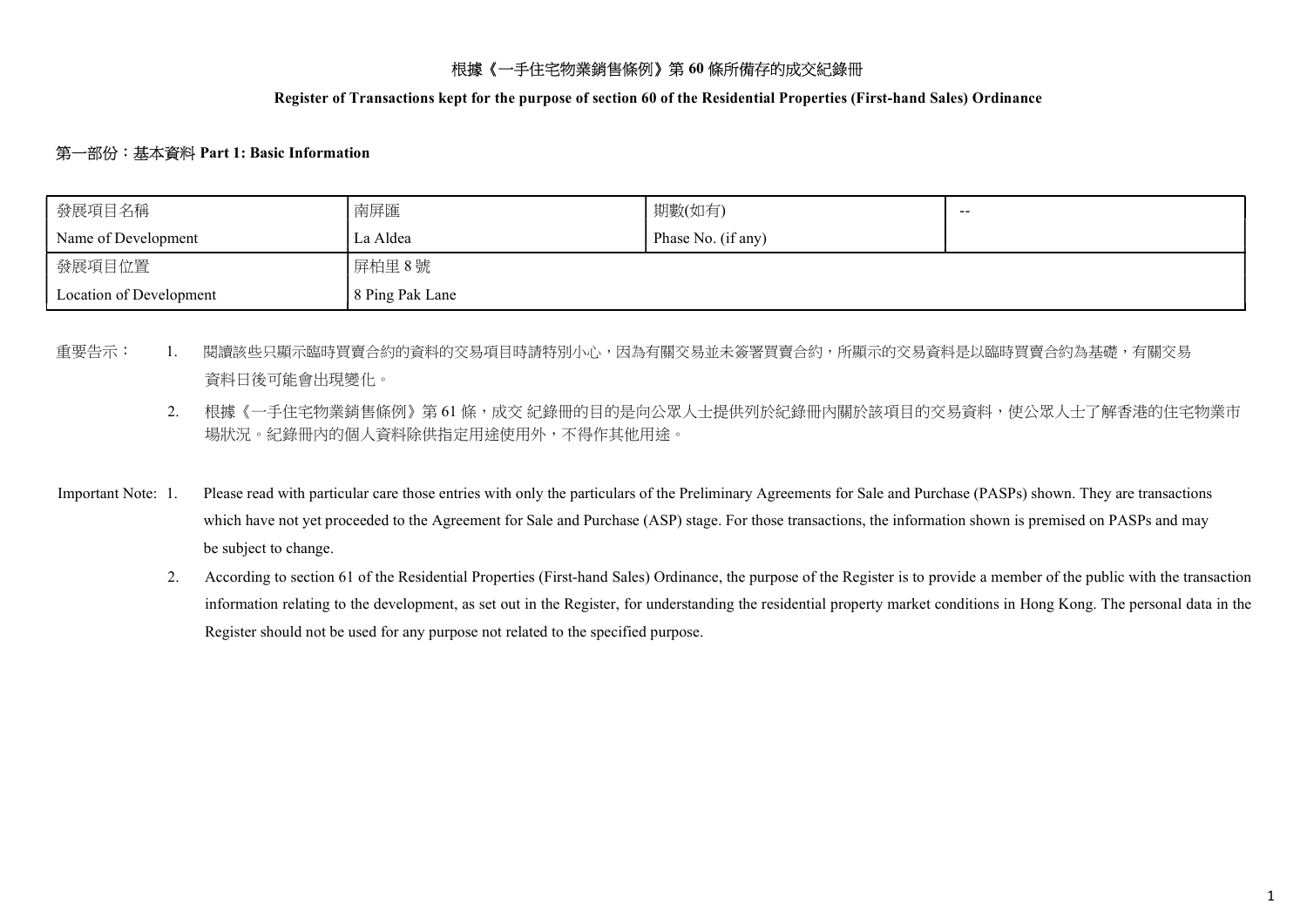| (A)                                                                                                                                                  | (B)                                                           | (C)          |                                                                                                                                                    | (D)            |              |                                            | (E)                          | (F)                                                           | (G)                                                                                                | (H)                                             |
|------------------------------------------------------------------------------------------------------------------------------------------------------|---------------------------------------------------------------|--------------|----------------------------------------------------------------------------------------------------------------------------------------------------|----------------|--------------|--------------------------------------------|------------------------------|---------------------------------------------------------------|----------------------------------------------------------------------------------------------------|-------------------------------------------------|
| 終止買賣<br>買賣合約<br>臨時買賣<br>合約的<br>的日期<br>合約的日期<br>(日-月-年)<br>(如適用)<br>日期<br>(日-月-年)<br>(日-月-年)<br>Date of ASP<br>Date of PASP<br>DD-MM-YYYY)<br>Date of |                                                               |              | (如包括車位,請一併提供有關車位的資料)<br>Description of Residential Property<br>(if parking space is included, please also<br>provide details of the parking space) | 住宅物業的描述        |              |                                            | 成交金額<br>Transaction<br>Price | 售價修改的<br>細節及日期<br>(日-月-年)<br>Details and date<br>(DD-MM-YYYY) | 支付條款<br>Terms of Payment                                                                           | 買方是賣<br>方的有關<br>連人士<br>The<br>purchaser<br>is a |
|                                                                                                                                                      | (DD-MM-YYYY)<br>termination<br>of ASP<br>(i f)<br>applicable) | (DD-MM-YYYY) | 大廈名稱<br><b>Block Name</b>                                                                                                                          | 樓層<br>Floor    | 單位<br>Unit   | 車位(如有)<br>Car-parking<br>space<br>(if any) |                              | of any<br>revision of price                                   |                                                                                                    | related<br>party to<br>the<br>vendor            |
| 14-09-2021                                                                                                                                           | 21-09-2021                                                    |              | 大廈<br>Tower                                                                                                                                        | $\overline{1}$ | $\mathbf{A}$ |                                            | \$6,930,500                  |                                                               | 價單第1號 Price List No. 1<br>見以下備註 See the following remark(s):<br>$7(c)(i)$ , 7(d)(i), 7(e)(ii)      |                                                 |
| 14-09-2021                                                                                                                                           | 21-09-2021                                                    |              | 大廈<br>Tower                                                                                                                                        | $\mathbf{1}$   | $\mathbf C$  |                                            | \$5,801,700                  |                                                               | 價單第1號 Price List No. 1<br>見以下備註 See the following remark(s):<br>$7(c)(i)$ , 7(d)(i), 7(e)(ii)      |                                                 |
| 14-09-2021                                                                                                                                           | 21-09-2021                                                    |              | 大廈<br>Tower                                                                                                                                        | $\overline{1}$ | $\mathbf{G}$ |                                            | \$4,346,200                  |                                                               | 價單第1號 Price List No. 1<br>見以下備註 See the following remark(s):<br>7(c)(i), 7(d)(i), 7(e)(ii)         |                                                 |
| 14-09-2021                                                                                                                                           | 21-09-2021                                                    |              | 大廈<br>Tower                                                                                                                                        | $\mathbf{1}$   | H            |                                            | \$5,798,700                  |                                                               | 價單第1號 Price List No. 1<br>見以下備註 See the following remark(s):<br>$7(c)(i)$ , 7(d)(i), 7(e)(ii)      |                                                 |
| 14-09-2021                                                                                                                                           | 21-09-2021                                                    |              | 大廈<br>Tower                                                                                                                                        | $\overline{2}$ | $\mathbf{B}$ |                                            | \$5,914,700                  |                                                               | 價單第1號 Price List No. 1<br>見以下備註 See the following remark(s):<br>$7(c)(i)$ , $7(d)(i)$ , $7(e)(ii)$ |                                                 |
| 14-09-2021                                                                                                                                           | 21-09-2021                                                    |              | 大廈<br>Tower                                                                                                                                        | $\overline{2}$ | $\mathbf C$  |                                            | \$5,917,700                  |                                                               | 價單第1號 Price List No. 1<br>見以下備註 See the following remark(s):<br>7(c)(i), 7(d)(i), 7(e)(ii)         |                                                 |
| 14-09-2021                                                                                                                                           | 21-09-2021                                                    |              | 大廈<br>Tower                                                                                                                                        | 2              | H            |                                            | \$5,957,700                  |                                                               | 價單第1號 Price List No. 1<br>見以下備註 See the following remark(s):<br>$7(c)(i)$ , $7(d)(i)$ , $7(e)(ii)$ |                                                 |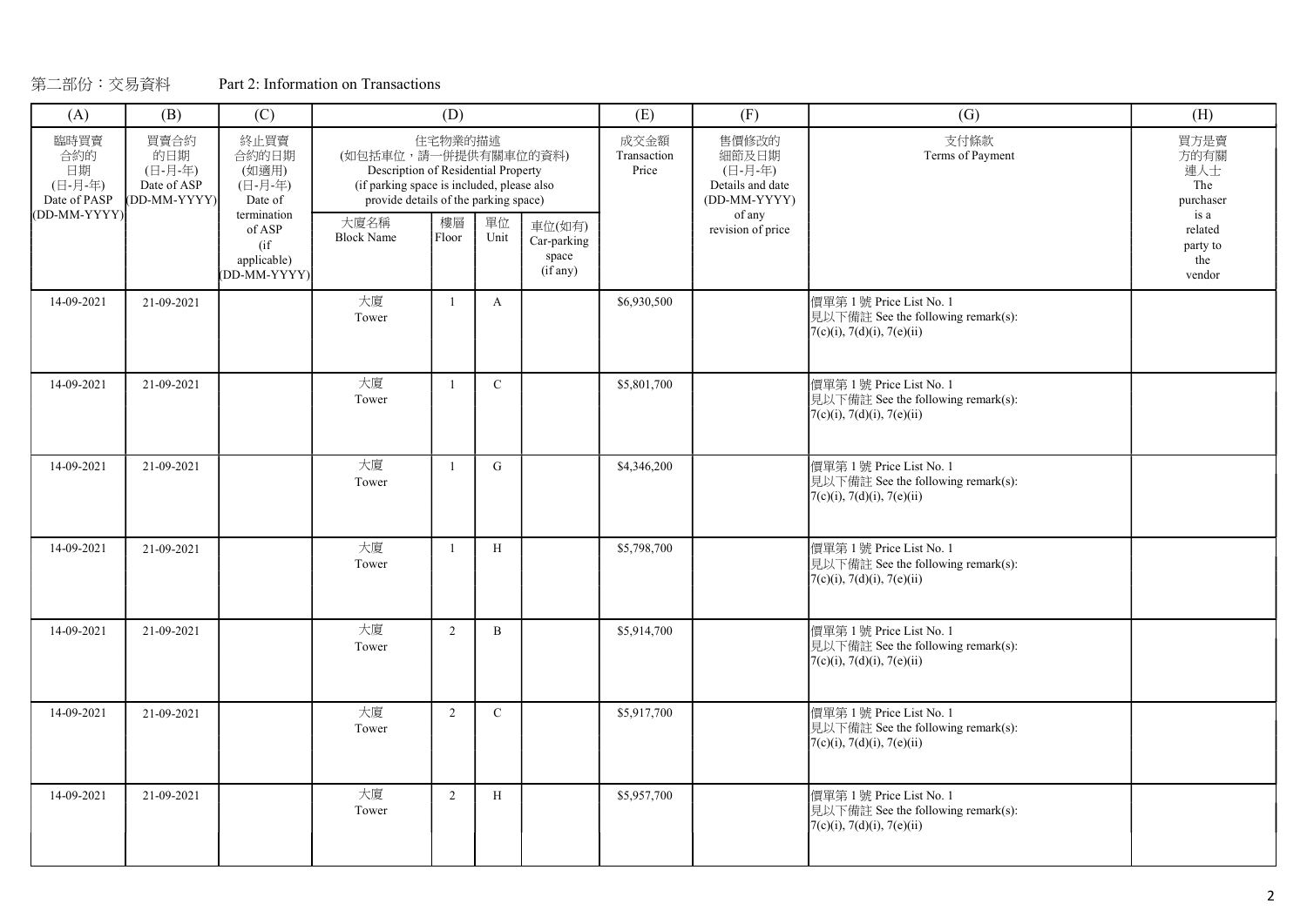| (A)                                                                                                   | (B)        | (C)                                                           |                                                                                                                                                    | (D)            |              |                                                    |                              | (F)                                                           | (G)                                                                                                 | (H)                                             |
|-------------------------------------------------------------------------------------------------------|------------|---------------------------------------------------------------|----------------------------------------------------------------------------------------------------------------------------------------------------|----------------|--------------|----------------------------------------------------|------------------------------|---------------------------------------------------------------|-----------------------------------------------------------------------------------------------------|-------------------------------------------------|
| 臨時買賣<br>買賣合約<br>合約的<br>的日期<br>日期<br>(日-月-年)<br>(日-月-年)<br>Date of ASP<br>Date of PASP<br>(DD-MM-YYYY) |            | 終止買賣<br>合約的日期<br>(如適用)<br>(日-月-年)<br>Date of                  | (如包括車位,請一併提供有關車位的資料)<br>Description of Residential Property<br>(if parking space is included, please also<br>provide details of the parking space) | 住宅物業的描述        |              |                                                    | 成交金額<br>Transaction<br>Price | 售價修改的<br>細節及日期<br>(日-月-年)<br>Details and date<br>(DD-MM-YYYY) | 支付條款<br>Terms of Payment                                                                            | 買方是賣<br>方的有關<br>連人士<br>The<br>purchaser<br>is a |
| (DD-MM-YYYY)                                                                                          |            | termination<br>of ASP<br>(i f)<br>applicable)<br>(DD-MM-YYYY) | 大廈名稱<br><b>Block Name</b>                                                                                                                          | 樓層<br>Floor    | 單位<br>Unit   | 車位(如有)<br>Car-parking<br>space<br>$(i\bar{f}$ any) |                              | of any<br>revision of price                                   |                                                                                                     | related<br>party to<br>the<br>vendor            |
| 14-09-2021                                                                                            | 21-09-2021 |                                                               | 大廈<br>Tower                                                                                                                                        | $\overline{2}$ |              |                                                    | \$5,954,700                  |                                                               | 價單第1號 Price List No. 1<br>見以下備註 See the following remark(s):<br>7(c)(i), 7(d)(i), 7(e)(ii)          |                                                 |
| 14-09-2021                                                                                            | 21-09-2021 |                                                               | 大廈<br>Tower                                                                                                                                        | $\sqrt{2}$     | J            |                                                    | \$7,075,900                  |                                                               | 價單第1號 Price List No. 1<br>見以下備註 See the following remark(s):<br>$7(c)(ii)$ , $7(d)(i)$ , $7(e)(ii)$ |                                                 |
| 14-09-2021                                                                                            | 21-09-2021 |                                                               | 大廈<br>Tower                                                                                                                                        | $\overline{3}$ | $\mathbf{A}$ |                                                    | \$6,985,000                  |                                                               | 價單第1號 Price List No. 1<br>見以下備註 See the following remark(s):<br>7(c)(i), 7(d)(i), 7(e)(ii)          |                                                 |
| 14-09-2021                                                                                            | 21-09-2021 |                                                               | 大廈<br>Tower                                                                                                                                        | $\overline{3}$ | $\mathbf{B}$ |                                                    | \$5,962,000                  |                                                               | 價單第1號 Price List No. 1<br>見以下備註 See the following remark(s):<br>7(c)(i), 7(d)(i), 7(e)(ii)          |                                                 |
| 14-09-2021                                                                                            | 21-09-2021 |                                                               | 大廈<br>Tower                                                                                                                                        | $\overline{3}$ | $\mathbf{C}$ |                                                    | \$5,965,000                  |                                                               | 價單第1號 Price List No. 1<br>見以下備註 See the following remark(s):<br>7(c)(i), 7(d)(i), 7(e)(ii)          |                                                 |
| 14-09-2021                                                                                            | 21-09-2021 |                                                               | 大廈<br>Tower                                                                                                                                        | $\overline{3}$ | D            |                                                    | \$4,468,600                  |                                                               | 價單第1號 Price List No. 1<br>見以下備註 See the following remark(s):<br>7(c)(i), 7(d)(i), 7(e)(ii)          |                                                 |
| 14-09-2021                                                                                            | 21-09-2021 |                                                               | 大廈<br>Tower                                                                                                                                        | $\overline{3}$ | $\mathbf{F}$ |                                                    | \$4,466,500                  |                                                               | 價單第1號 Price List No. 1<br>見以下備註 See the following remark(s):<br>7(c)(i), 7(d)(i), 7(e)(ii)          |                                                 |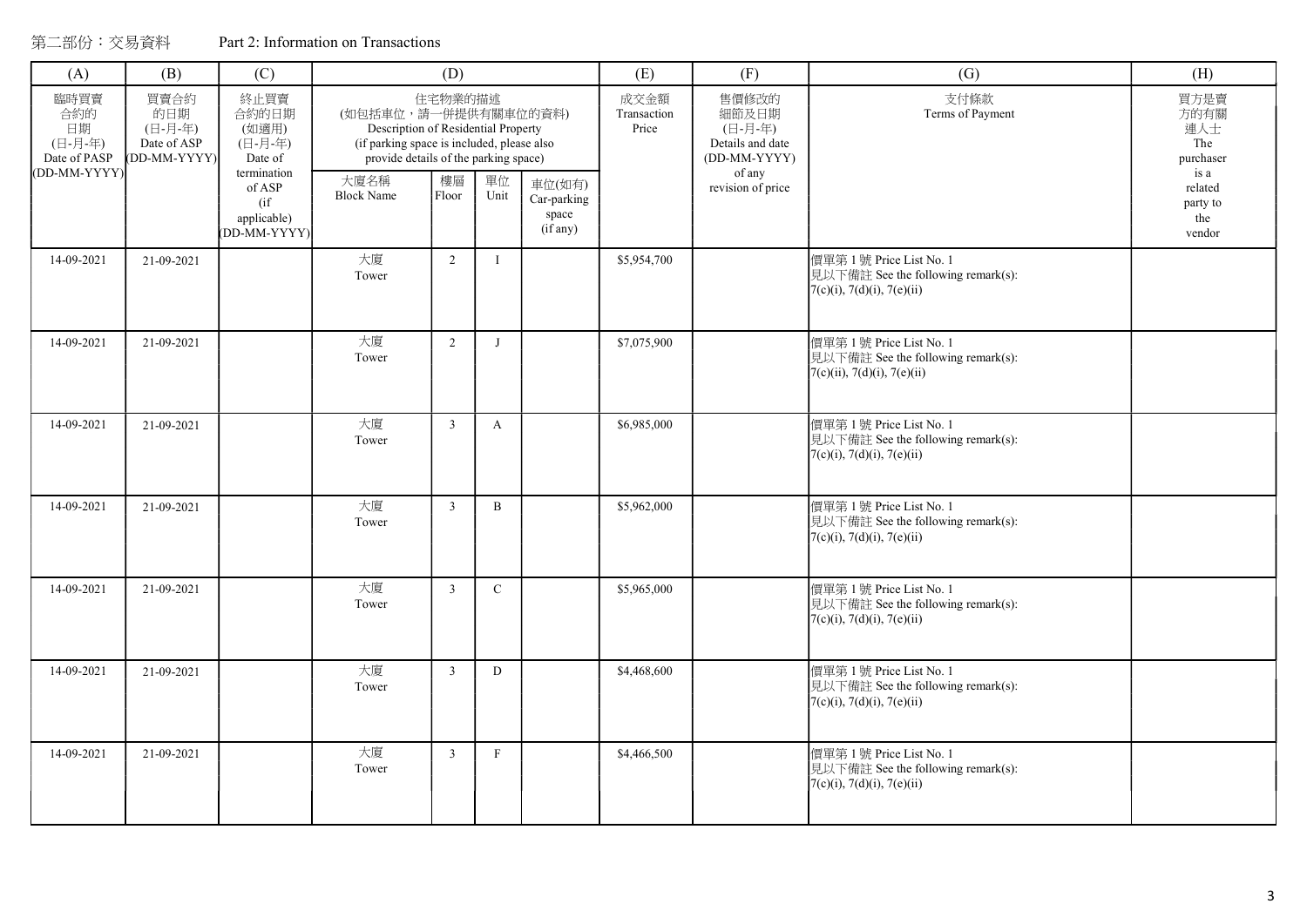| (A)                                                                                                                                                  | (B)        | (C)                                             |                                                                                                                                                    | (D)            |              |                                            | (E)                          | (F)                                                                     | (G)                                                                                            | (H)                                             |
|------------------------------------------------------------------------------------------------------------------------------------------------------|------------|-------------------------------------------------|----------------------------------------------------------------------------------------------------------------------------------------------------|----------------|--------------|--------------------------------------------|------------------------------|-------------------------------------------------------------------------|------------------------------------------------------------------------------------------------|-------------------------------------------------|
| 買賣合約<br>終止買賣<br>臨時買賣<br>合約的<br>的日期<br>合約的日期<br>日期<br>(日-月-年)<br>(如適用)<br>Date of ASP<br>(日-月-年)<br>(日-月-年)<br>DD-MM-YYYY)<br>Date of PASP<br>Date of |            | termination                                     | (如包括車位,請一併提供有關車位的資料)<br>Description of Residential Property<br>(if parking space is included, please also<br>provide details of the parking space) | 住宅物業的描述        |              |                                            | 成交金額<br>Transaction<br>Price | 售價修改的<br>細節及日期<br>(日-月-年)<br>Details and date<br>(DD-MM-YYYY)<br>of any | 支付條款<br>Terms of Payment                                                                       | 買方是賣<br>方的有關<br>連人士<br>The<br>purchaser<br>is a |
| (DD-MM-YYYY)                                                                                                                                         |            | of ASP<br>$($ if<br>applicable)<br>(DD-MM-YYYY) | 大廈名稱<br><b>Block Name</b>                                                                                                                          | 樓層<br>Floor    | 單位<br>Unit   | 車位(如有)<br>Car-parking<br>space<br>(if any) |                              | revision of price                                                       |                                                                                                | related<br>party to<br>the<br>vendor            |
| 14-09-2021                                                                                                                                           | 21-09-2021 |                                                 | 大廈<br>Tower                                                                                                                                        | $\overline{3}$ | $\mathbf{G}$ |                                            | \$4,468,600                  |                                                                         | 價單第1號 Price List No. 1<br>見以下備註 See the following remark(s):<br>$7(c)(i)$ , 7(d)(i), 7(e)(ii)  |                                                 |
| 14-09-2021                                                                                                                                           | 21-09-2021 |                                                 | 大廈<br>Tower                                                                                                                                        | $\overline{3}$ | H            |                                            | \$6,005,400                  |                                                                         | 價單第1號 Price List No. 1<br>見以下備註 See the following remark(s):<br>$7(c)(i)$ , 7(d)(i), 7(e)(ii)  |                                                 |
| 14-09-2021                                                                                                                                           | 21-09-2021 |                                                 | 大廈<br>Tower                                                                                                                                        | $\mathbf{3}$   | $\mathbf{I}$ |                                            | \$6,002,300                  |                                                                         | 價單第1號 Price List No. 1<br>見以下備註 See the following remark(s):<br>$7(c)(i)$ , 7(d)(i), 7(e)(ii)  |                                                 |
| 14-09-2021                                                                                                                                           | 21-09-2021 |                                                 | 大廈<br>Tower                                                                                                                                        | $\mathbf{3}$   | J            |                                            | \$7,071,100                  |                                                                         | 價單第1號 Price List No. 1<br>見以下備註 See the following remark(s):<br>$7(c)(ii)$ , 7(d)(i), 7(e)(ii) |                                                 |
| 17-09-2021                                                                                                                                           | 27-09-2021 |                                                 | 大廈<br>Tower                                                                                                                                        | $\mathbf{1}$   | $\mathbf{B}$ |                                            | \$5,798,700                  |                                                                         | 價單第1號 Price List No. 1<br>見以下備註 See the following remark(s):<br>$7(c)(i)$ , 7(d)(i), 7(e)(ii)  |                                                 |
| 18-09-2021                                                                                                                                           | 27-09-2021 |                                                 | 大廈<br>Tower                                                                                                                                        | 5 <sup>5</sup> | A            |                                            | \$7,986,000                  |                                                                         | 價單第1號 Price List No. 1<br>見以下備註 See the following remark(s):<br>$7(c)(i)$ , 7(d)(i), 7(e)(ii)  |                                                 |
| 19-09-2021                                                                                                                                           | 27-09-2021 |                                                 | 大廈<br>Tower                                                                                                                                        | 2              | $\mathbf{A}$ |                                            | \$6,950,200                  |                                                                         | 價單第1號 Price List No. 1<br>見以下備註 See the following remark(s):<br>$7(c)(i)$ , 7(d)(i), 7(e)(ii)  |                                                 |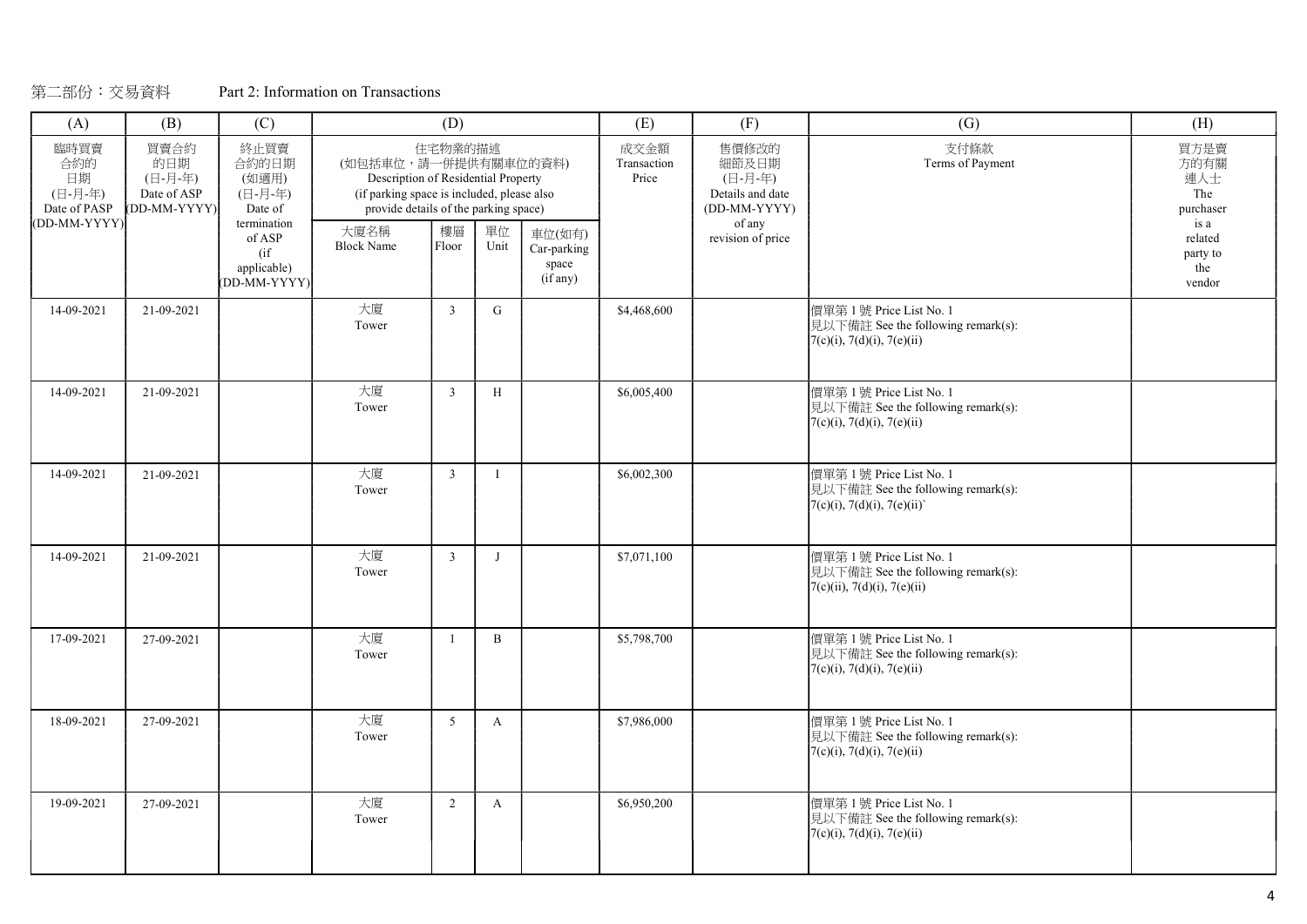| (A)                                                                                                   | (B)        | (C)                                                           |                                                                                                                                                    | (D)             |              |                                                    |                              | (F)                                                           | (G)                                                                                                  | (H)                                             |
|-------------------------------------------------------------------------------------------------------|------------|---------------------------------------------------------------|----------------------------------------------------------------------------------------------------------------------------------------------------|-----------------|--------------|----------------------------------------------------|------------------------------|---------------------------------------------------------------|------------------------------------------------------------------------------------------------------|-------------------------------------------------|
| 臨時買賣<br>買賣合約<br>合約的<br>的日期<br>日期<br>(日-月-年)<br>(日-月-年)<br>Date of ASP<br>Date of PASP<br>(DD-MM-YYYY) |            | 終止買賣<br>合約的日期<br>(如適用)<br>(日-月-年)<br>Date of                  | (如包括車位,請一併提供有關車位的資料)<br>Description of Residential Property<br>(if parking space is included, please also<br>provide details of the parking space) | 住宅物業的描述         |              |                                                    | 成交金額<br>Transaction<br>Price | 售價修改的<br>細節及日期<br>(日-月-年)<br>Details and date<br>(DD-MM-YYYY) | 支付條款<br>Terms of Payment                                                                             | 買方是賣<br>方的有關<br>連人士<br>The<br>purchaser<br>is a |
| (DD-MM-YYYY)                                                                                          |            | termination<br>of ASP<br>(i f)<br>applicable)<br>(DD-MM-YYYY) | 大廈名稱<br><b>Block Name</b>                                                                                                                          | 樓層<br>Floor     | 單位<br>Unit   | 車位(如有)<br>Car-parking<br>space<br>$(i\bar{f}$ any) |                              | of any<br>revision of price                                   |                                                                                                      | related<br>party to<br>the<br>vendor            |
| 25-09-2021                                                                                            | 04-10-2021 |                                                               | 大廈<br>Tower                                                                                                                                        | $\overline{3}$  | $\mathbf E$  |                                                    | \$4,466,500                  |                                                               | 價單第1號 Price List No. 1<br>見以下備註 See the following remark(s):<br>7(c)(i), 7(d)(i), 7(e)(ii)           |                                                 |
| 25-09-2021                                                                                            | 04-10-2021 |                                                               | 大廈<br>Tower                                                                                                                                        | $5\overline{)}$ | $\mathbf{J}$ |                                                    | \$8,347,100                  |                                                               | 價單第1號 Price List No. 1<br>見以下備註 See the following remark(s):<br>7(c)(iv), 7(d)(i), 7(e)(i), 7(e)(ii) |                                                 |
| 27-09-2021                                                                                            | 05-10-2021 |                                                               | 大廈<br>Tower                                                                                                                                        | 5               | $\mathbf G$  |                                                    | \$4,486,500                  |                                                               | 價單第1號 Price List No. 1<br>見以下備註 See the following remark(s):<br>7(c)(i), 7(d)(i), 7(e)(ii)           |                                                 |
| 01-10-2021                                                                                            | 08-10-2021 |                                                               | 大廈<br>Tower                                                                                                                                        | 5               | H            |                                                    | \$6,739,000                  |                                                               | 價單第1號 Price List No. 1<br>見以下備註 See the following remark(s):<br>7(c)(i), 7(d)(i), 7(e)(ii)           |                                                 |
| 02-10-2021                                                                                            | 08-10-2021 |                                                               | 大廈<br>Tower                                                                                                                                        | $5\overline{)}$ | D            |                                                    | \$4,486,500                  |                                                               | 價單第1號 Price List No. 1<br>見以下備註 See the following remark(s):<br>7(c)(i), 7(d)(i), 7(e)(ii)           |                                                 |
| 02-10-2021                                                                                            | 08-10-2021 |                                                               | 大廈<br>Tower                                                                                                                                        | 2               | G            |                                                    | \$4,433,100                  |                                                               | 價單第1號 Price List No. 1<br>見以下備註 See the following remark(s):<br>7(c)(i), 7(d)(i), 7(e)(ii)           |                                                 |
| 03-10-2021                                                                                            | 08-10-2021 |                                                               | 大廈<br>Tower                                                                                                                                        | 5               | $\mathbf C$  |                                                    | \$6,698,000                  |                                                               | 價單第1號 Price List No. 1<br>見以下備註 See the following remark(s):<br>7(c)(i), 7(d)(i), 7(e)(ii)           |                                                 |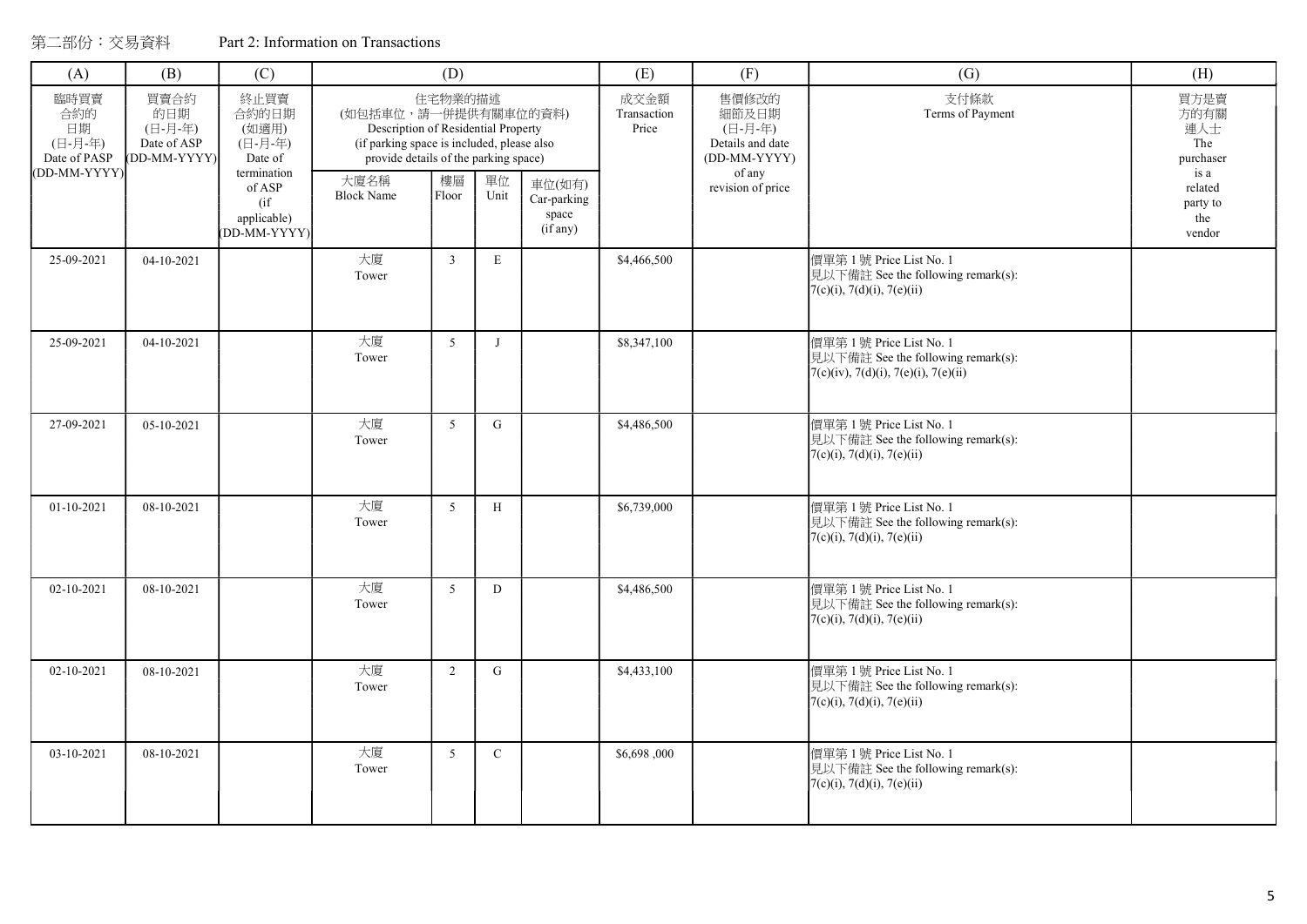| Part 2: Information on Transactions |
|-------------------------------------|
|-------------------------------------|

| (A)                                          | (B)                                                                            | (C)                                          |                                                                                                                                                    | (D)            |                                            |  | (E)                          | (F)                                                           | (G)                                                                                           | (H)                                             |
|----------------------------------------------|--------------------------------------------------------------------------------|----------------------------------------------|----------------------------------------------------------------------------------------------------------------------------------------------------|----------------|--------------------------------------------|--|------------------------------|---------------------------------------------------------------|-----------------------------------------------------------------------------------------------|-------------------------------------------------|
| 臨時買賣<br>合約的<br>日期<br>(日-月-年)<br>Date of PASP | 買賣合約<br>的日期<br>(日-月-年)<br>Date of ASP<br>(DD-MM-YYYY)                          | 終止買賣<br>合約的日期<br>(如適用)<br>(日-月-年)<br>Date of | (如包括車位,請一併提供有關車位的資料)<br>Description of Residential Property<br>(if parking space is included, please also<br>provide details of the parking space) | 住宅物業的描述        |                                            |  | 成交金額<br>Transaction<br>Price | 售價修改的<br>細節及日期<br>(日-月-年)<br>Details and date<br>(DD-MM-YYYY) | 支付條款<br>Terms of Payment                                                                      | 買方是賣<br>方的有關<br>連人士<br>The<br>purchaser<br>is a |
|                                              | (DD-MM-YYYY)<br>termination<br>of ASP<br>$($ if<br>applicable)<br>(DD-MM-YYYY) | 大廈名稱<br><b>Block Name</b>                    | 樓層<br>Floor                                                                                                                                        | 單位<br>Unit     | 車位(如有)<br>Car-parking<br>space<br>(if any) |  | of any<br>revision of price  |                                                               | related<br>party to<br>the<br>vendor                                                          |                                                 |
| 04-10-2021                                   | $11-10-2021$                                                                   |                                              | 大廈<br>Tower                                                                                                                                        | 5 <sup>5</sup> | E                                          |  | \$4,484,400                  |                                                               | 價單第1號 Price List No. 1<br>見以下備註 See the following remark(s):<br>$7(c)(i)$ , 7(d)(i), 7(e)(ii) |                                                 |
| 05-10-2021                                   | 12-10-2021                                                                     |                                              | 大廈<br>Tower                                                                                                                                        | $\overline{5}$ | F                                          |  | \$4,484,400                  |                                                               | 價單第1號 Price List No. 1<br>見以下備註 See the following remark(s):<br>$7(c)(i)$ , 7(d)(i), 7(e)(ii) |                                                 |
| 08-10-2021                                   | 18-10-2021                                                                     |                                              | 大廈<br>Tower                                                                                                                                        | 5 <sup>5</sup> | $\, {\bf B}$                               |  | \$6,712,000                  |                                                               | 價單第1號 Price List No. 1<br>見以下備註 See the following remark(s):<br>$7(c)(i)$ , 7(d)(i), 7(e)(ii) |                                                 |
| $10-10-2021$                                 | 18-10-2021                                                                     |                                              | 大廈<br>Tower                                                                                                                                        |                | D                                          |  | \$4,346,200                  |                                                               | 價單第1號 Price List No. 1<br>見以下備註 See the following remark(s):<br>$7(c)(i)$ , 7(d)(i), 7(e)(ii) |                                                 |
| 10-10-2021                                   | 18-10-2021                                                                     |                                              | 大廈<br>Tower                                                                                                                                        |                | $\mathbf{I}$                               |  | \$6,811,200                  |                                                               | 價單第1號 Price List No. 1<br>見以下備註 See the following remark(s):<br>7(c)(i), 7(d)(i), 7(e)(ii)    |                                                 |
| 11-10-2021                                   | 19-10-2021                                                                     |                                              | 大廈<br>Tower                                                                                                                                        | 2              | D                                          |  | \$4,433,100                  |                                                               | 價單第1號 Price List No. 1<br>見以下備註 See the following remark(s):<br>$7(c)(i)$ , 7(d)(i), 7(e)(ii) |                                                 |
| 14-10-2021                                   | 21-10-2021                                                                     |                                              | 大廈<br>Tower                                                                                                                                        | 2              | E                                          |  | \$4,497,500                  |                                                               | 價單第 1A號 Price List No. 1A<br>見以下備註 See the following remark(s):<br>7(c)(i), 7(d)(i), 7(e)(ii) |                                                 |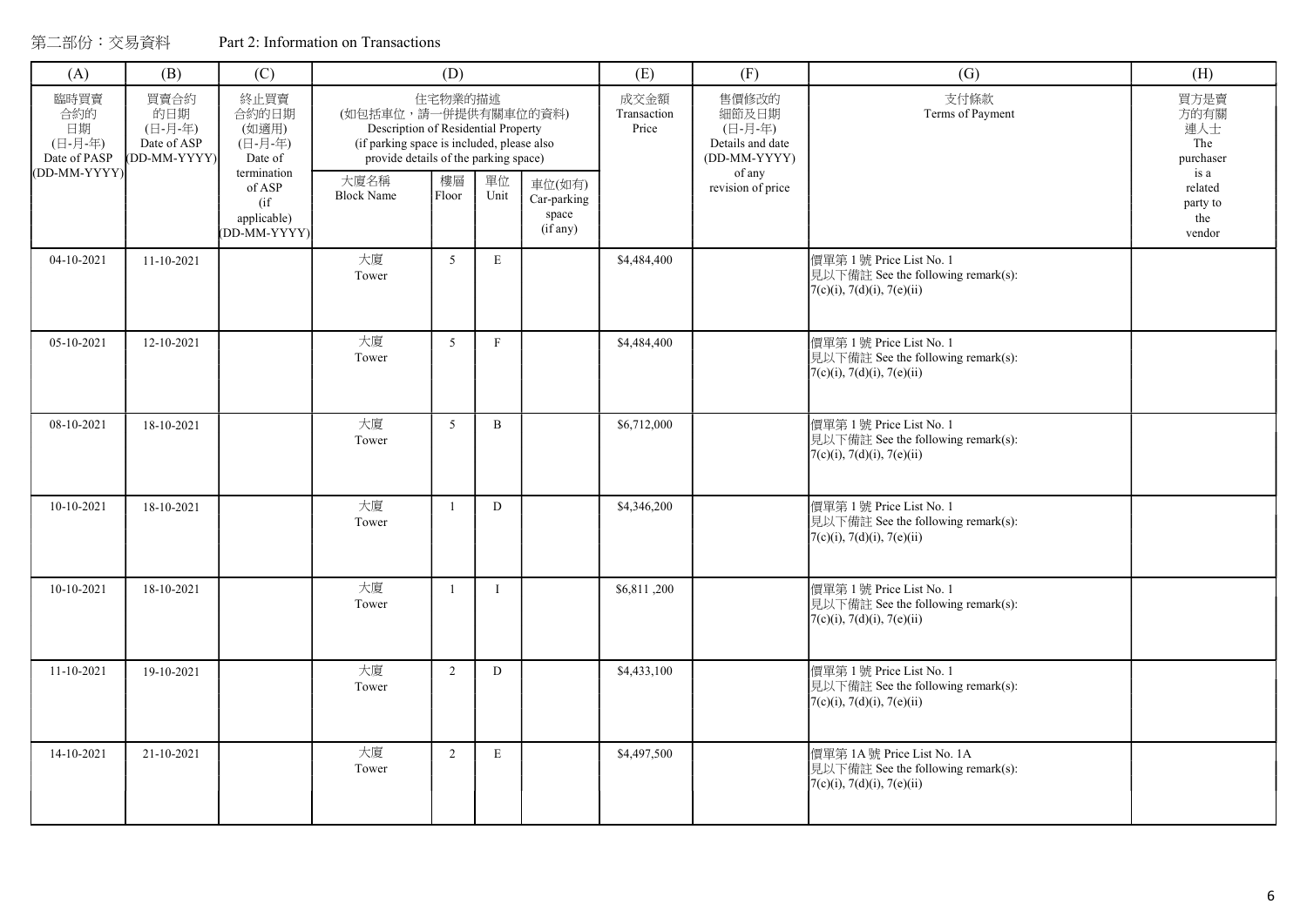| (A)                                          | (B)                                                  | (C)                                                         |                                                                                                                                                    | (D)            |                           |                                                    | (E)                          | (F)                                                                                          | (G)                                                                                              | (H)                                             |
|----------------------------------------------|------------------------------------------------------|-------------------------------------------------------------|----------------------------------------------------------------------------------------------------------------------------------------------------|----------------|---------------------------|----------------------------------------------------|------------------------------|----------------------------------------------------------------------------------------------|--------------------------------------------------------------------------------------------------|-------------------------------------------------|
| 臨時買賣<br>合約的<br>日期<br>(日-月-年)<br>Date of PASP | 買賣合約<br>的日期<br>(日-月-年)<br>Date of ASP<br>DD-MM-YYYY) | 終止買賣<br>合約的日期<br>(如適用)<br>(日-月-年)<br>Date of<br>termination | (如包括車位,請一併提供有關車位的資料)<br>Description of Residential Property<br>(if parking space is included, please also<br>provide details of the parking space) | 住宅物業的描述        |                           |                                                    | 成交金額<br>Transaction<br>Price | 售價修改的<br>細節及日期<br>(日-月-年)<br>Details and date<br>(DD-MM-YYYY)<br>of any<br>revision of price | 支付條款<br>Terms of Payment                                                                         | 買方是賣<br>方的有關<br>連人士<br>The<br>purchaser<br>is a |
| (DD-MM-YYYY)                                 |                                                      | of ASP<br>(if)<br>applicable)<br>(DD-MM-YYYY)               | 大廈名稱<br><b>Block Name</b>                                                                                                                          | 樓層<br>Floor    | 單位<br>Unit                | 車位(如有)<br>Car-parking<br>space<br>$(i\bar{f}$ any) |                              |                                                                                              |                                                                                                  | related<br>party to<br>the<br>vendor            |
| 15-10-2021                                   | 22-10-2021                                           |                                                             | 大廈<br>Tower                                                                                                                                        | $\overline{2}$ | $\boldsymbol{\mathrm{F}}$ |                                                    | \$4,497,500                  |                                                                                              | 價單第 1A號 Price List No. 1A<br>見以下備註 See the following remark(s):<br>$7(c)(i)$ , 7(d)(i), 7(e)(ii) |                                                 |
| 17-10-2021                                   | 22-10-2021                                           |                                                             | 大廈<br>Tower                                                                                                                                        | $\mathbf{1}$   | $\mathbf{F}$              |                                                    | \$4,409,400                  |                                                                                              | 價單第 1A號 Price List No. 1A<br>見以下備註 See the following remark(s):<br>$7(c)(i)$ , 7(d)(i), 7(e)(ii) |                                                 |
| 17-10-2021                                   | 22-10-2021                                           |                                                             | 大廈<br>Tower                                                                                                                                        | $\mathbf{1}$   | $\mathbf E$               |                                                    | \$4,409,400                  |                                                                                              | 價單第 1A號 Price List No. 1A<br>見以下備註 See the following remark(s):<br>7(c)(i), 7(d)(i), 7(e)(ii)    |                                                 |
| 13-11-2021                                   | 19-11-2021                                           |                                                             | 大廈<br>Tower                                                                                                                                        | 5 <sup>5</sup> | $\mathbf I$               |                                                    | \$6,880,000                  |                                                                                              | 價單第 1A號 Price List No. 1A<br>見以下備註 See the following remark(s):<br>$7(c)(i)$ , 7(d)(i), 7(e)(ii) |                                                 |
|                                              |                                                      |                                                             |                                                                                                                                                    |                |                           |                                                    |                              |                                                                                              |                                                                                                  |                                                 |
|                                              |                                                      |                                                             |                                                                                                                                                    |                |                           |                                                    |                              |                                                                                              |                                                                                                  |                                                 |
|                                              |                                                      |                                                             |                                                                                                                                                    |                |                           |                                                    |                              |                                                                                              |                                                                                                  |                                                 |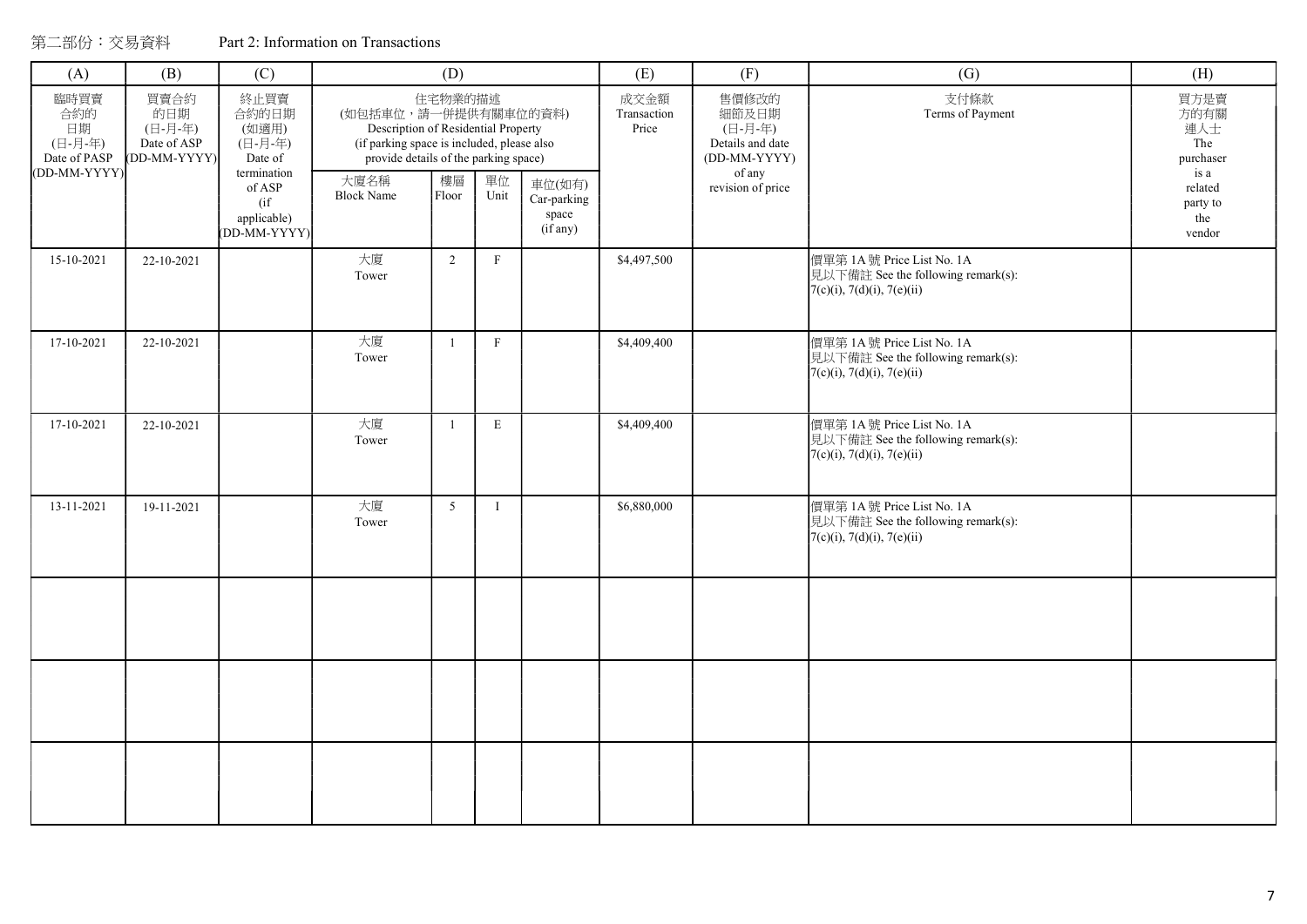### 第三部份:備註 Part 3: Remarks

- 1. 關於臨時買賣合約的資料(即(A), (D), (E), (G)及(H) 欄)須於擁有人訂立該等臨時買賣合約之後的 24 小時內填入此紀錄冊。在擁有人訂立買賣合約之後的 1 個工作日之內, 賣方須在此紀錄冊內記入該合約的日期及在(H)欄所述的交易詳情有任何改動的情況下,須在此紀錄冊中修改有關記項。 Information on the PASPs (i.e. columns (A), (D), (E), (G) and (H)) should be entered into this register within 24 hours after the owner enters into the relevant PASPs. Within 1 working day after the date on which the owner enters into the relevant ASPs, the vendor must enter the date of that agreement in this register and revise the entry in this register if there is any change in the particulars of the transaction mentioned in column (H).
- 2. 如買賣合約於某日期遭終止,賣方須在該日期後的 1 個工作日內, 在此紀錄冊(C)欄記入該日期。 If an ASP is terminated, the vendor must within 1 working day after the date of termination, enter that date in column (C) of this register.
- 3. 如在簽訂臨時買賣合約的日期之後的 5 個工作日内未有簽訂買賣合約,賣方可在該日期之後的第 6 個工作日在(B)欄寫上「簽訂臨時買賣合約後交易再未有進展」,以符合 一手住宅物業銷售條例第 59(2)(c)條的要求。

If the PASP does not proceed to ASP within 5 working days after the date on which the PASP is entered into, in order to fulfill the requirement under section  $59(2)(c)$  of the Residential Properties (First-hand Sales) Ordinance, the Vendor may state "the PASP has not proceeded further" in column (B) on the sixth working day after that date.

- 4. 在住宅物業的售價根據一手住宅物業銷售條例第 35(2)條修改的日期之後的 1 個工作日之內,賣方須將有關細節及該日期記入此紀錄冊(F)欄。 Within 1 working day after the date on which the price of a residential property is revised under section 35(2) of the Residential Properties (First-hand Sales) Ordinance, the Vendor must enter the details and that date in column (F) of this register.
- 5. 賣方須一直提供此紀錄冊,直至發展項目中的每一住宅物業的首份轉讓契均已於土地註冊處註冊的首日完結。 The Vendor should maintain this Register until the first day on which the first assignment of each residential property in the development has been registered in the Land Registry.
- 6. 本紀錄冊會在(H)欄以"√"標示買方是賣方的有關連人士的交易。如有以下情況,某人即屬賣方的有關連人士
	- (a) 該賣方屬法團,而該人是
		- (i) 該賣方的董事,或該董事的父母、配偶或子女;
		- (ii) 該賣方的經理;
		- (iii) 上述董事、父母、配偶、子女或經理屬其董事或股東的私人公司;
		- (iv) 該賣方的有聯繫法團或控權公司;
		- (v) 上述有聯繫法團或控權公司的董事,或該董事的父母、配偶或子女;或
		- (vi) 上述有聯繫法團或控權公司的經理;
	- (b) 該賣方屬個人,而該人是
		- (i) 該賣方的父母、配偶或子女;或
		- (ii) 上述父母、配偶或子女屬其董事或股東的私人公司; 或
	- (c) 該賣方屬合夥,而該人是
		- (i) 該賣方的合夥人,或該合夥人的父母、配偶或子女;或
		- (ii) 其董事或股東為上述合夥人、父母、配偶或子女的私人公司。

The transactions in which the purchaser is a related party to the vendor will be marked with " $\checkmark$ " in column (H) in this register. A person is a related party to a vendor if –

- (a) where that vendor is a corporation, the person is  $-$ 
	- (i) a director of that vendor, or a parent, spouse or child of such a director;
	- (ii) a manager of that vendor;
	- (iii) a private company of which such a director, parent, spouse, child or manager is a director or shareholder;
	- (iv) an associate corporation or holding company of that vendor;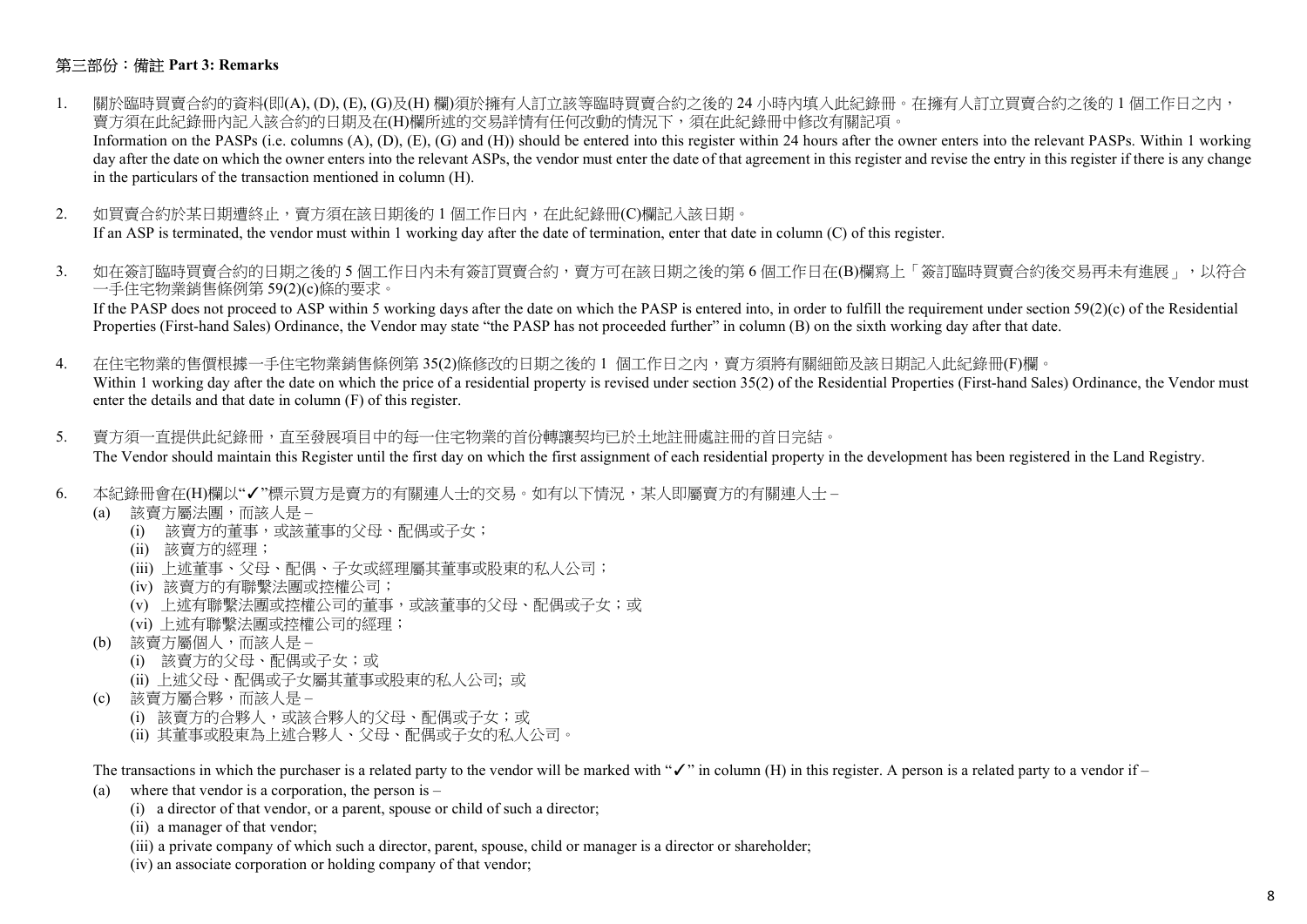(v) a director of such an associate corporation or holding company, or a parent, spouse or child of such a director; or

- (vi) a manager of such an associate corporation or holding company;
- (b) where that vendor is an individual, the person is
	- (i) a parent, spouse or child of that vendor; or
	- (ii) a private company of which such a parent, spouse or child is a director or shareholder; or
- (c) where that vendor is a partnership, the person is  $-$ 
	- (i) a partner of that vendor, or a parent, spouse or child of such a partner; or
	- (ii) a private company of which such a partner, parent, spouse, child is a director or shareholder.
- 7. (a) (G)欄所指的支付條款包括售價的任何折扣,及就該項購買而連帶的贈品、財務優惠或利益。

For column (G), the terms of payment include any discount on the price, and any gift, or any financial advantage or benefit, made available in connection with the purchase.

- (b) 於本備註 7 內,『售價』指相關價單第二部份中所列之住宅物業的售價,而『相關價單』指有關住宅物業的價單,該價單在(G)欄列出。而『成交金額』指臨時買賣 合約中訂明的住宅物業的價錢(即售價經計算相關支付條款及/或適用折扣(如有)後計算得出而以向下捨入方式換算至百位數之價目) 。 In this Remark 7, "price" means the price of the residential property set out in Part 2 of the price list concerned, and "price list concerned" means the price list in relation to the residential property concerned, which said price list is set out in column (G). "Transaction price" means the purchase price of the residential property set out in the PASP, i.e. the purchase price obtained after applying the relevant terms of payment and/or applicable discounts (if any) on the "price" and rounded down to the nearest hundred.
- (c) 相關價單中支付條款及相關售價折扣
	- Terms of Payment and relevant discount on the price under the price list concerned
	- (i) 「90 天現金優惠付款計劃」- 照售價減 8%
		- "90-day Cash Payment Plan" 8% discount from the price
			- 1. 買方須於簽署臨時合約時繳付相等於成交金額 5%作為臨時訂金。買方須於簽署臨時合約後 5 個工作日內簽署正式合約。 The Purchaser(s) shall pay the preliminary deposit equivalent to 5% of the Transaction price upon signing of the PASP. The ASP shall be signed by the Purchaser(s) within 5 working days after signing of the PASP.
			- 2. 買方簽署臨時合約後 30 天內須再付成交金額 5%作為加付訂金。 A further 5% of the Transaction price being further deposit shall be paid by the Purchaser(s) within 30 days after signing of the PASP.
			- 3. 成交金額 90%即成交金額餘款於買方簽署臨時合約後 90 天內須由買方付清。 90% of the Transaction price being balance of the Transaction price shall be paid by the Purchaser(s) within 90 days after signing of the PASP.
	- (ii) 「120 天現金優惠付款計劃」 照售價減 7%

"120-day Cash Payment Plan" - 7% discount from the price

- 1. 買方須於簽署臨時合約時繳付相等於成交金額 5%作為臨時訂金。買方須於簽署臨時合約後 5 個工作日內簽署正式合約。 The Purchaser(s) shall pay the preliminary deposit equivalent to 5% of the Transaction price upon signing of the PASP. The ASP shall be signed by the Purchaser(s) within 5 working days after signing of the PASP.
- 2. 買方簽署臨時合約後 30 天內須再付成交金額 5%作為加付訂金。 A further 5% of the Transaction price being further deposit shall be paid by the Purchaser(s) within 30 days after signing of the PASP.
- 3. 成交金額 90%即成交金額餘款於買方簽署臨時合約後 120 天內須由買方付清。 90% of the Transaction price being balance of the Transaction price shall be paid by the Purchaser(s) within 120 days after signing of the PASP.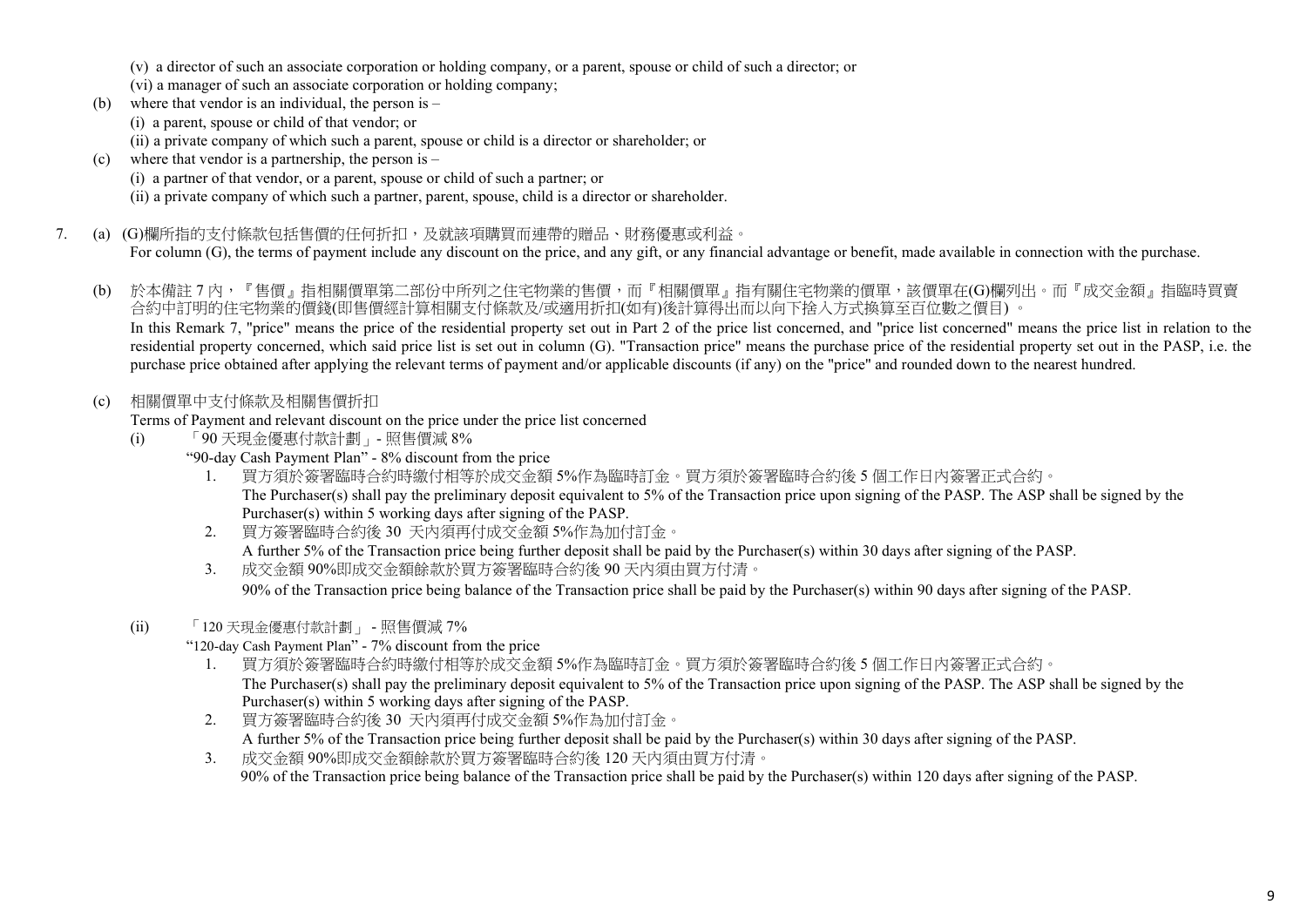(iii) 「120 天備用第一按貸款付款 C 計劃」 - 照售價減 3%

"120-day Standby First Mortgage Loan Payment Plan C" - 3% discount from the price

- 1. 買方須於簽署臨時合約時繳付相等於成交金額 5%之金額作為臨時訂金。買方須於簽署臨時合約後 5 個工作日內簽署正式合約。 The Purchaser(s) shall pay the preliminary deposit equivalent to 5% of the Transaction price upon signing of the PASP. The ASP shall be signed by the Purchaser(s) within 5 working days after signing of the PASP.
- 2. 買方簽署臨時合約後 30 天內須再付成交金額 5%作為加付訂金。 5% of the Transaction price being further deposit shall be paid by the Purchaser(s) within 30 days after signing of the PASP.
- 3. 成交金額 90%即成交金額餘款於買方簽署臨時合約後 120 天內須由買方付清。 90% of the Transaction price being balance of the Transaction price shall be paid by the Purchaser(s) within 120 days after signing of the PASP.
- (iv) 「120 天備用第一按貸款付款 D 計劃」 照售價減 3%

"120-day Standby First Mortgage Loan Payment Plan D" - 3% discount from the price

- 1. 買方須於簽署臨時合約時繳付相等於成交金額 5%之金額作為臨時訂金。買方須於簽署臨時合約後 5 個工作日內簽署正式合約。 The Purchaser(s) shall pay the preliminary deposit equivalent to 5% of the Transaction price upon signing of the PASP. The ASP shall be signed by the Purchaser(s) within 5 working days after signing of the PASP.
- 2. 買方簽署臨時合約後 30 天內須再付成交金額 5%作為加付訂金。 5% of the Transaction price being further deposit shall be paid by the Purchaser(s) within 30 days after signing of the PASP.
- 3. 成交金額 90%即成交金額餘款於買方簽署臨時合約後 120 天內須由買方付清。 90% of the Transaction price being balance of the Transaction price shall be paid by the Purchaser(s) within 120 days after signing of the PASP.
- (d) 售價獲得折扣的基礎

.

The basis on which any discount on the price is available

 (i) 見第 7 (c)段。 See paragraph 7 (c).

(e) 可就購買發展項目中的指定住宅物業而連帶獲得的贈品、財務優惠及/或利益

Gift, financial advantage and/or benefit, to be made available in connection with the purchase of a specified residential property in the Development

(i) 「貸款優惠 Loan Offer 備用第一按揭款貸 Standby First Mortgage Loan」 (只適用於選擇上述第(7)(c)段中支付條款(iii) 或(iv)之買家) (Only applicable to the Purchaser who has selected Terms of Payment (iii) or (iv) in the above paragraph (7)(c))

買方可向賣方指定財務機構或賣方介紹之其它公司(「指定財務機構」)申請備用第一按揭貸款 (只適用於買方為個人或香港註冊成立的有限公司及其所有股東及董事均為 個人)

The Purchaser(s) may apply for Standby First Mortgage Loan (only applicable to the Purchaser who is an individual or a limited company incorporated in Hong Kong with all its shareholder(s) and director(s) being individual(s)) from the Vendor's designated financing company or any other company referred by the Vendor ("designated financing company").

(I) 買方必須於付清樓價餘額之日前最少 90 日以書面向指定財務機構申請第一按揭貸款。指定財務機構將不會處理逾期貸款申請。

The Purchaser shall make a written application to the designated financing company for a First Mortgage Loan not less than 90 days before the date of settlement of the balance of the Transaction price . Late loan applications will not be processed by the designated financing company.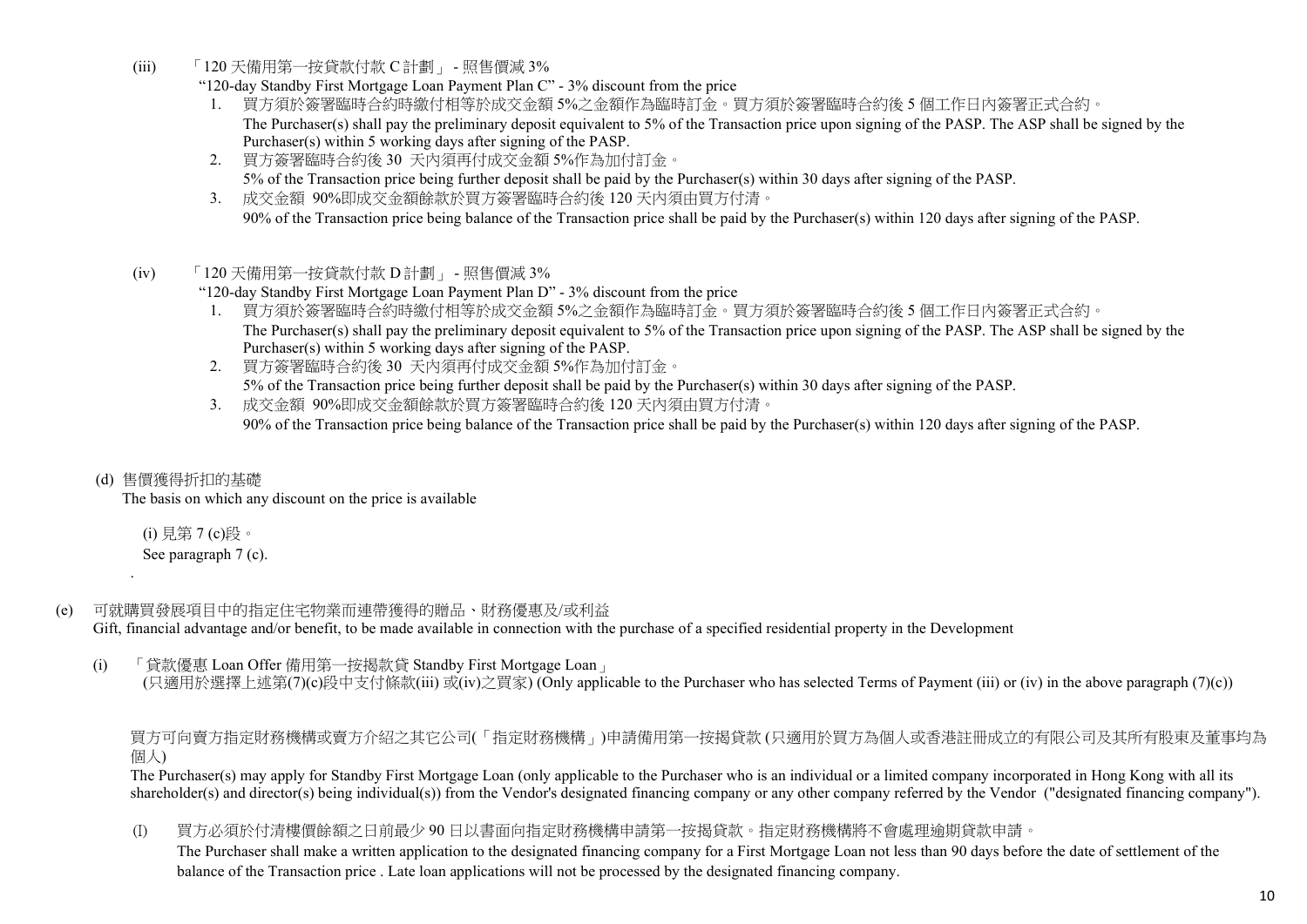- (II) 第一按揭貸款以該住宅物業之第一法定按揭作抵押。 The First Mortgage Loan shall be secured by a first legal mortgage over the residential property.
- (III) 第一按揭貸款年期最長為 25 年。 The maximum tenor of First Mortgage Loan shall be up to 25 years .
- (IV) 第一按揭貸款的最高金額為有關付款計劃所述之淨樓價的 75%,惟貸款金額不可超過應繳付之樓價餘額。 The maximum amount of the First Mortgage Loan shall be 75% of the net purchase price as mentioned in the relevant payment plan, provided that the loan amount shall not exceed the balance of purchase price payable.
- (V) 第一按揭貸款按揭利率

Interest rate of the First Mortgage Loan

計劃 C Plan C (只適用於選擇上述第(7)(c)段中支付條款(iii)之買家) (Only applicable to the Purchaser who has selected Terms of Payment (iii) in the above paragraph  $(7)(c)$ 

首 24 個月之按揭利率以 P 減 3.5% p.a.計算,其後之按揭利率為 P 加 0.75% p.a.,利率浮動。最終利率以指定財務機構審批結果而定。

Interest rate for the first 24 months shall be P minus 3.5% p.a., thereafter at P plus 0.75% p.a., subject to fluctuation. The final interest rate will be subject to approval by the designated financing company.

計劃 D Plan D (只適用於選擇上述第(7)(c)段中支付條款(iv)之買家) (Only applicable to the Purchaser who has selected Terms of Payment (iv) in the above paragraph  $(7)(c)$ 

首 36 個月之按揭利率以 P 減 2.25% p.a.計算,其後之按揭利率為 P 加 0.75% p.a.,利率浮動。最終利率以指定財務機構審批結果而定。

Interest rate for the first 36 months shall be P minus 2.25% p.a., thereafter at P plus 0.75% p.a., subject to fluctuation. The final interest rate will be subject to approval by the designated financing company.

## 註: P 為指定財務機構不時報價之港元最優惠利率(「最優惠利率」) ,「最優惠利率」由指定財務機構決定, 現為年利率 5.5%

Note: P means the annual rate of interest as shall be determined and quoted by the designated financing company from time to time as its prime rate for lending Hong Kong dollars (The Best Lending Rate ).

The Best Lending Rate is determined by the designated financing company. The current Best Lending Rate is 5.5% per annum.

(VI) 第一按揭貸款按揭償還

First Mortgage Loan Repayment

計劃 C Plan C (只適用於選擇上述第(7)(c)段中支付條款(iii)之買家) (Only applicable to the Purchaser who has selected Terms of Payment (iii) in the above paragraph  $(7)(c)$ 

買方於按揭首 24 個月只需就第一按揭貸款向指定財務機構繳付利息,其後則須照常連本帶息供款。

The purchaser shall only pay the interest of the First Mortgage Loan to the designated financing company in the first 24 months and shall repay the principal amount and interest as usual for the rest of the term of the First Mortgage Loan.

計劃 D Plan D (只適用於選擇上述第(7)(c)段中支付條款(iv)之買家) (Only applicable to the Purchaser who has selected Terms of Payment (iv) in the above paragraph  $(7)(c)$ 買方於按揭首 36 個月只需就第一按揭貸款向指定財務機構 繳付利息,其後則須照常連本帶息供款。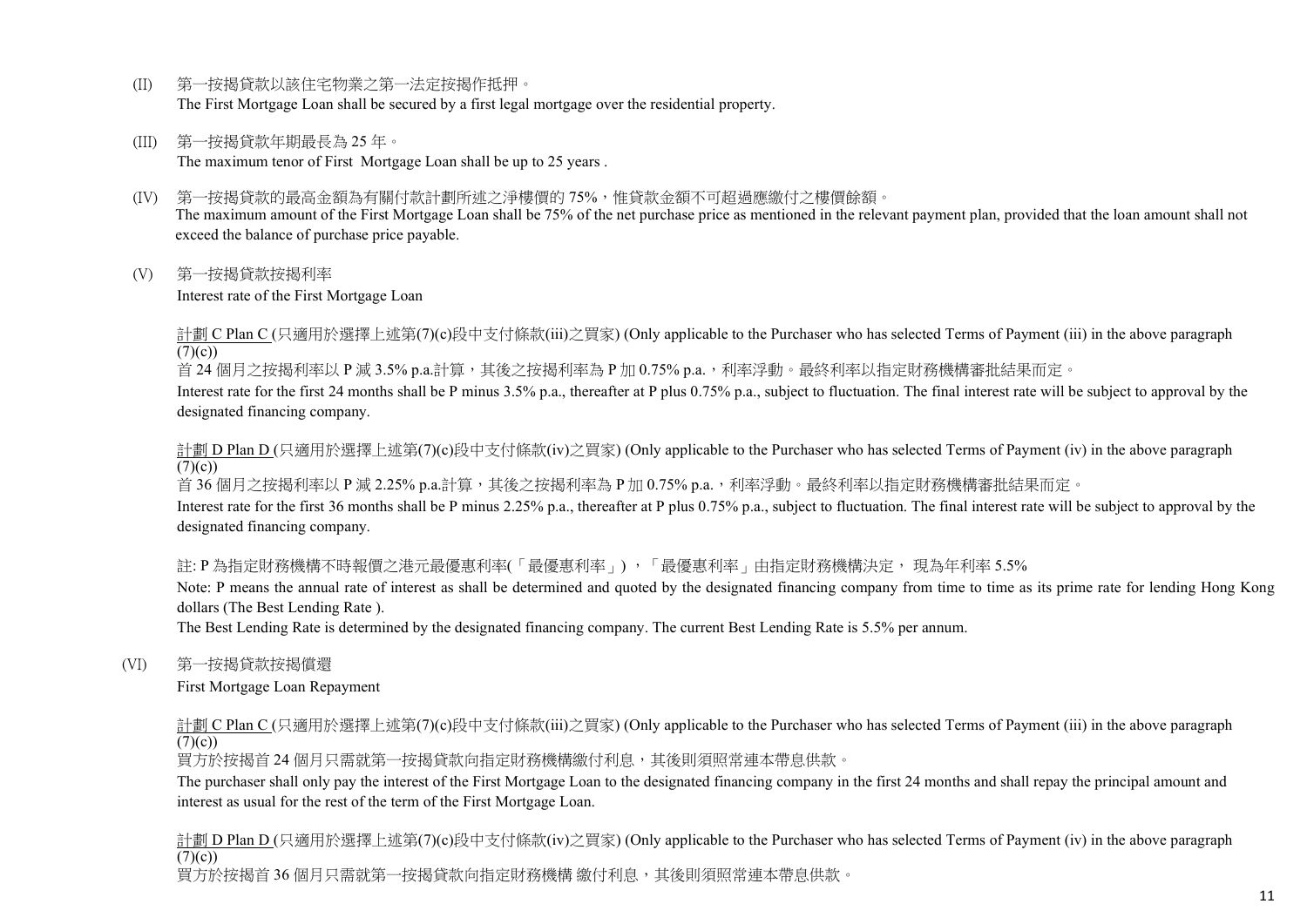The purchaser shall only pay the interest of the First Mortgage Loan to the designated financing company in the first 36 months and shall repay the principal amount and interest as usual for the rest of the term of the First Mortgage Loan.

(VII) 買方須按月分期償還 第一按揭貸款。

The purchaser shall repay the First Mortgage Loan by monthly instalments

(VIII) 買方及其擔保人(如有)須提供足夠文件證明其還款能力,包括但不限於在指定財務機構要求下提供信貸報告、收入證明及/或銀行紀錄。 買方及其擔保人(如有)必 須提供指定財務機構所要求的資料及文件,否則貸款申請將不會獲處理。

The Purchaser and his/her/its guarantor (if any) shall provide sufficient documents to prove his/her/its repayment ability, including without limitation the provision of credit report, income proof and/or banking record upon request from the designated financing company. The Purchaser and his/her/its guarantor (if any) shall provide information and documents as requested by the designated financing company, otherwise, the loan application will not be processed.

#### (IX) 第一按揭貸款申請須由指定財務機構獨立審批。

The First Mortgage Loan application shall be approved by the designated financing company independently.

(X) 所有第一按揭貸款法律文件須由賣方代表律師辦理,買方須負責全部有關律師費用及雜費。買方可選擇另行自聘律師作為買方代表律師,在此情況下,買方亦須 負責其代表律師有關第一按揭貸款的律師費用及雜費。

All legal documents of the First Mortgage Loan shall be handled by the Vendor's solicitors and all the costs and disbursements relating thereto shall be borne by the Purchaser. The Purchaser can choose to instruct his/her/its own solicitors to act for him/her/it, and in such event, the Purchaser shall also bear his/her/its own solicitors' costs and disbursements relating to the First Mortgage Loan.

(XI) 指定財務機構會因應買方及其擔保人(如有)的信貸審查及評估結果,對有關付款計劃所述的貸款條款(包括但不限於貸款金額、利率、年期及/或其他條件)作出調 整。 In accordance with the result of credit check and assessment of the Purchaser and his/her/its guarantor(s) (if any), the designated financing company will adjust the loan term(s) (including without limitation the loan amount, the interest rate, the tenor and/ or the other conditions) as set out in the relevant payment plan.

(XII) 買方敬請向指定財務機構查詢有關第一按揭貸款條款及詳情。就第一按揭貸款批出與否及其條款,指定財務機構有最終決定權,與賣方無關。不論第一按揭貸款 獲批與否,買方仍須按正式合約完成住宅物業的交易及繳付住宅物業的樓價全數。 The Purchaser is advised to enquire with the designated financing company about the terms and conditions and the details of the First Mortgage Loan. The approval or disapproval of the First Mortgage Loan and the terms and conditions thereof are subject to the final decision of the designated financing company and are not related to the Vendor. Irrespective of whether the First Mortgage Loan is granted or not, the Purchaser shall complete the purchase of the residential property and shall pay the full purchase price of the residential property in accordance with the ASP.

(XIII) 此第一按揭貸款受有關指定財務機構所訂之其他條款及細則約束。

This First Mortgage Loan is subject to other terms and conditions as may be stipulated by the designated financing company.

(XIV) 賣方無給予及不應被視之為已給予任何就第一按揭貸款之批核及/或條款及細節的陳述或保證。

No representation or warranty is given, nor shall be deemed to have been given by the Vendor as to the approval and/or the terms and conditions and the details of the First Mortgage Loan.